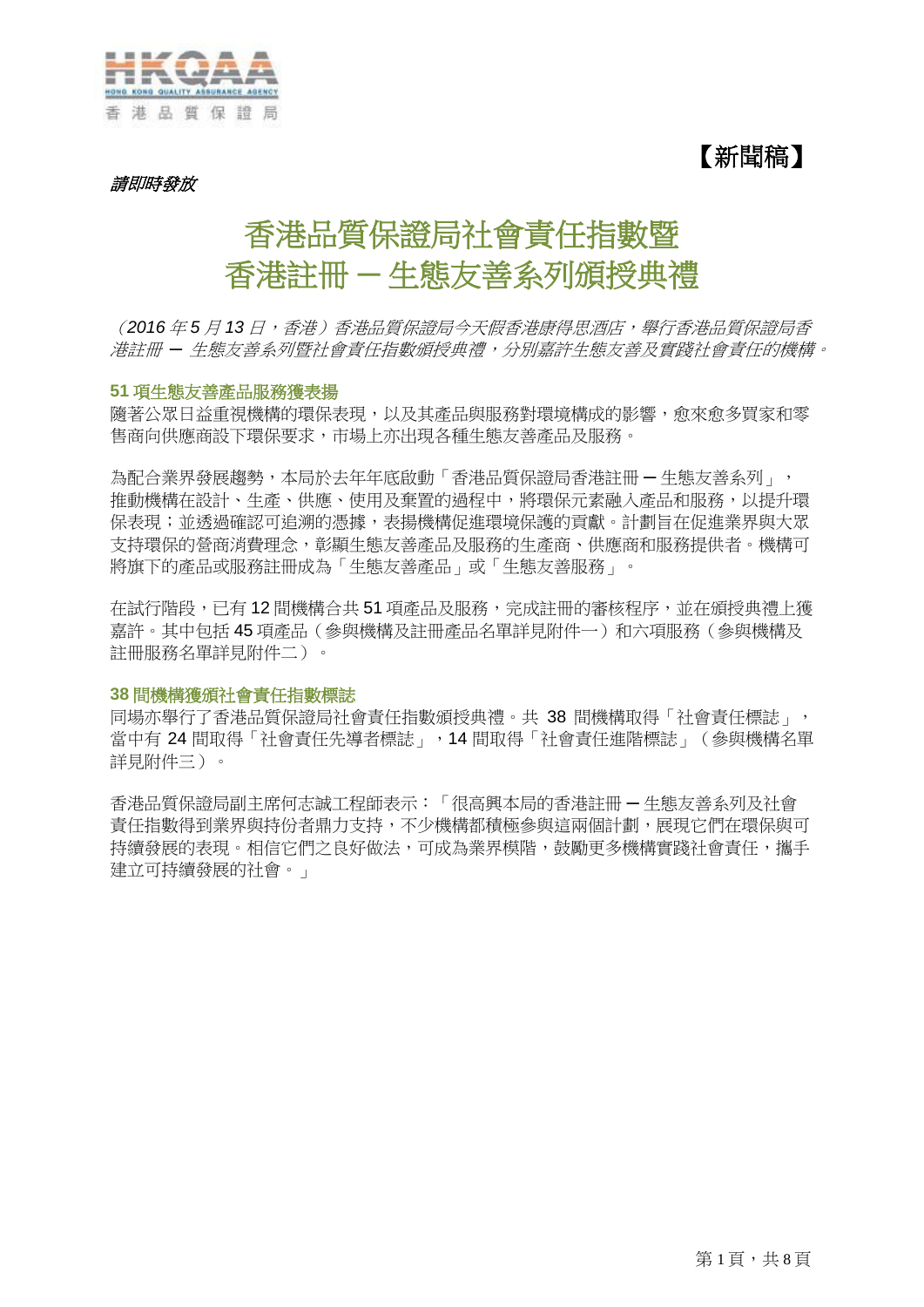



香港品質保證局副主席何志誠工程師(左一)表揚參與「香港品質保證局香港註冊 ─ 生態友 善系列」的機構。



香港品質保證局副主席何志誠工程師(前排左六)及運營總監陳沛昌先生(前排左七)與一眾 參與香港品質保證局社會責任指數機構合照。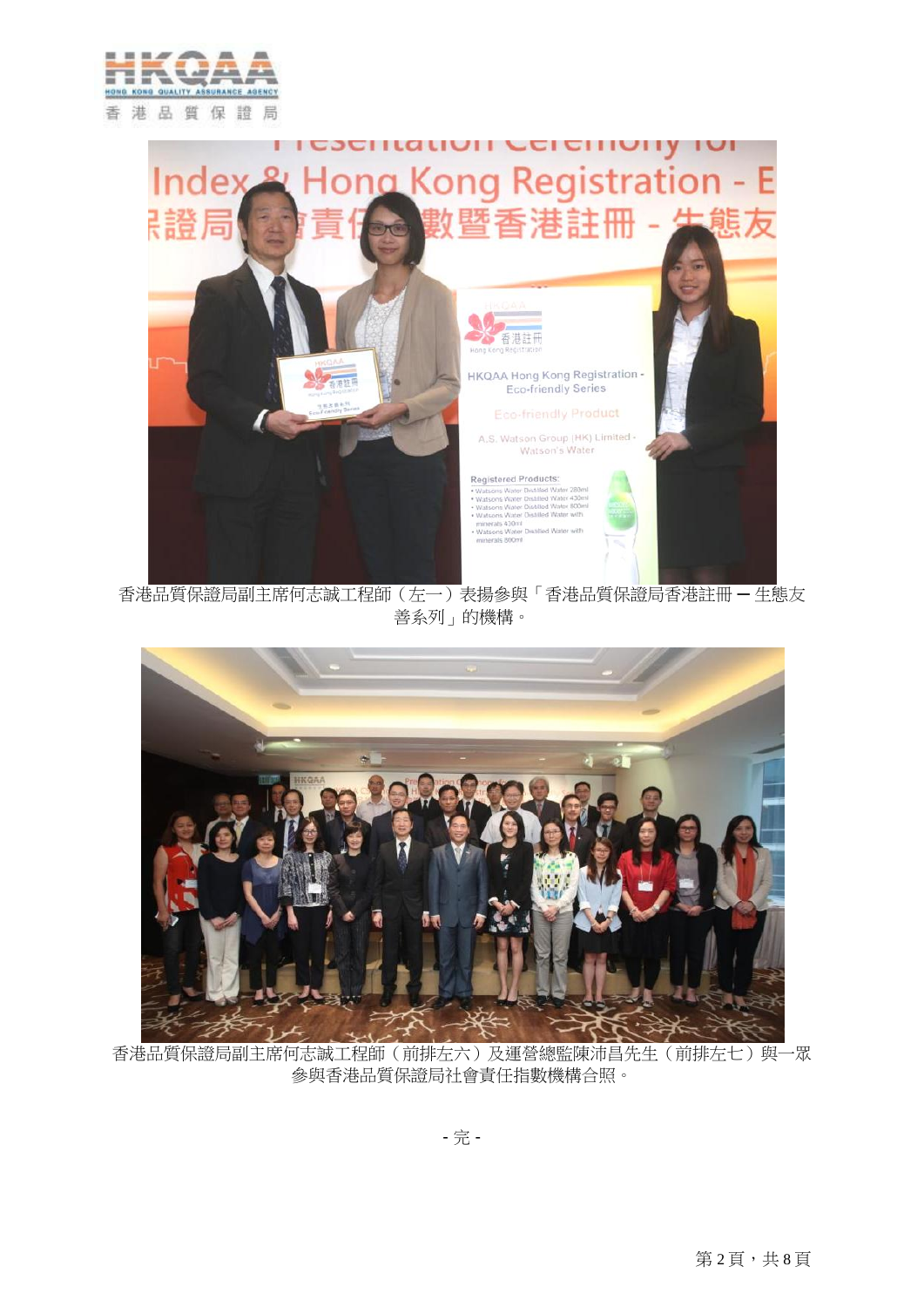

### 媒體查詢:

香港品質保證局 - 企業傳訊組 麥家彥先生、布浩群小姐 電話:2202 9569、2202 9303 電郵: eastro.mak@hkqaa.org、bonnie.po@hkqaa.org

### 香港品質保證局簡介

香港品質保證局為一家非牟利機構,由香港政府於一九八九年成立。作為亞太區內最具領導地位的合格 評定機構之一,香港品質保證局一直致力提供各類認證及評審服務,並透過知識傳遞和技術轉移,推動 工商界和社會機構提升管理水平和競爭力。本局除了引入國際先進的管理體系外,亦配合市場需求與社 會可持續發展,積極創新,開發多元化的嶄新服務,協助工商界創優增值,造福社會。有關本局更多資 訊,請瀏覽[http://www.hkqaa.org](http://www.hkqaa.org/)。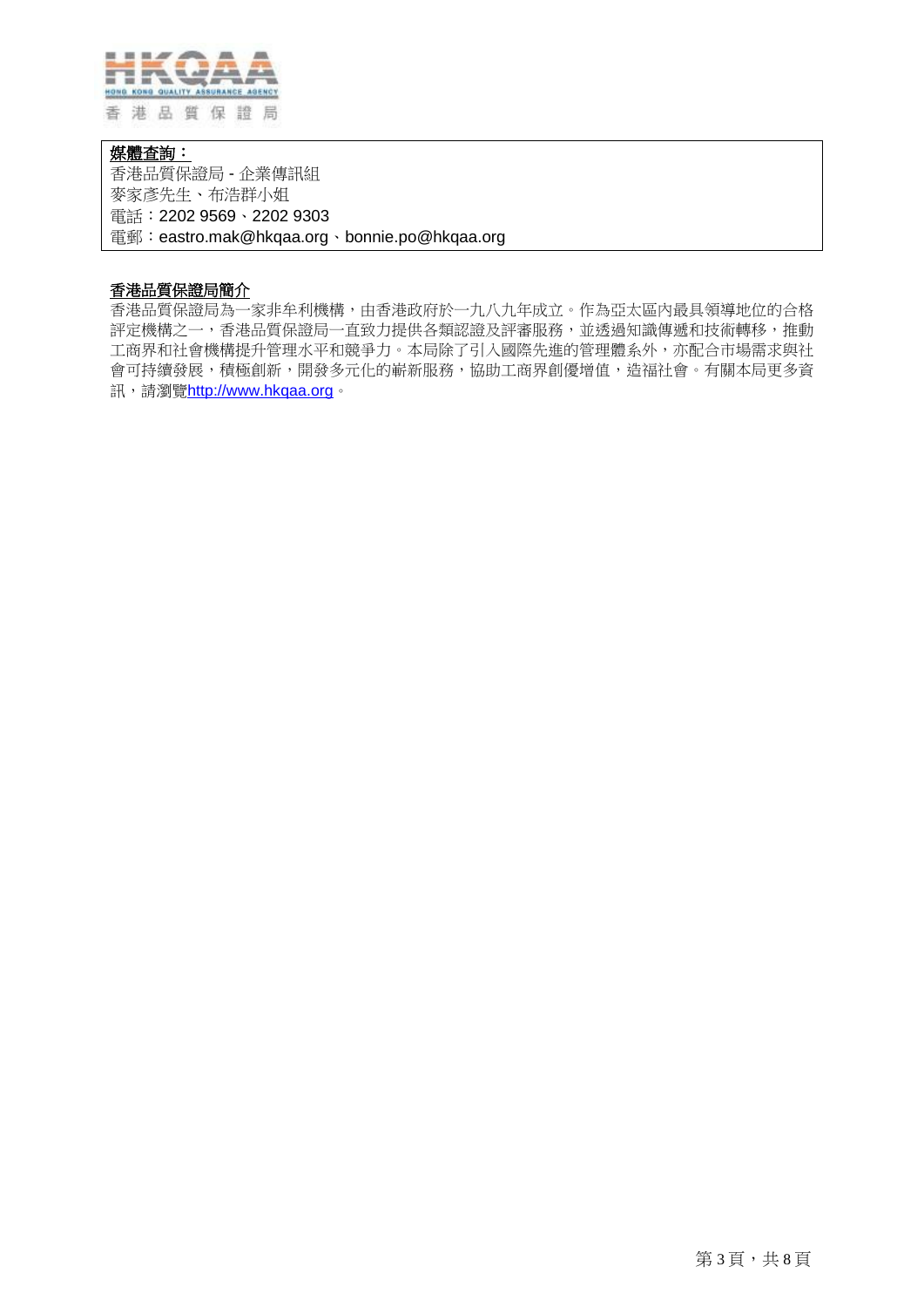

### 附件一

# 香港品質保證局香港註冊 ─ 生態友善產品

## 參與機構及註冊產品名單

(截至 2016 年 5 月 13 日)

| Name of<br><b>Organisations</b>                             | 機構名稱                 | 註冊產品                                                 |
|-------------------------------------------------------------|----------------------|------------------------------------------------------|
| A.S. Watson<br>Group (HK)<br>Limited -<br>Watson's<br>Water | 屈臣氏實業<br>-屈臣氏蒸<br>餾水 | Watsons Water Distilled Water 280ml                  |
|                                                             |                      | <b>Watsons Water Distilled Water 430ml</b>           |
|                                                             |                      | <b>Watsons Water Distilled Water 800ml</b>           |
|                                                             |                      | Watsons Water Distilled Water with minerals<br>430ml |
|                                                             |                      | Watsons Water Distilled Water with minerals<br>800ml |
|                                                             |                      | CL-M101 - Organic Cotton T-shirt                     |
|                                                             |                      | CL-M402 - Men's Organic Boxer Brief's - Pack2        |
| <b>Cotton Leaf</b><br>Limited                               |                      | CL-W301 - Women's Organic Hipsters - Pack2           |
|                                                             |                      | CL-K101 - Baby's Organic Kimono                      |
|                                                             |                      | CL-K201 - Baby's Organic Onesie                      |
|                                                             |                      | ApeosPort-V C2276                                    |
|                                                             |                      | ApeosPort-V C3374                                    |
|                                                             | 富士施樂<br>(香港)有<br>限公司 | ApeosPort-V C3376                                    |
| Fuji Xerox                                                  |                      | ApeosPort-V C4476                                    |
| (Hong Kong)                                                 |                      | ApeosPort-V C5576                                    |
| Limited                                                     |                      | ApeosPort-V C6676                                    |
|                                                             |                      | ApeosPort-V C7776                                    |
|                                                             |                      | Recycled Supreme+ 80 gsm A4 Size                     |
|                                                             |                      | Recycled Supreme+ 80 gsm A3 Size                     |
| Leo Design &<br>Packaging<br>Solution<br>Limited            | 利奧包裝設<br>計製作有限<br>公司 | Paper Packaging                                      |
| Leo Paper<br>Group (Hong<br>Kong) Limited                   | 利奧集團<br>(香港)有<br>限公司 | Paper Packaging                                      |
|                                                             | 成興塑膠製<br>品有限公司       | EURASIA (WSR06001)                                   |
| Shing Hing<br><b>Plastic</b><br>Manufacturing<br>Ltd.       |                      | <b>ASIA (WAS06001)</b>                               |
|                                                             |                      | NORTH AMERICA (WNA06001)                             |
|                                                             |                      | <b>AFRICA 1 (WAF06001)</b>                           |
|                                                             |                      | AFRICA 2 (WAF06002)                                  |
|                                                             |                      | SOUTH AMERICA (WSA06001)                             |
|                                                             |                      | AUSTRALASIA (WAU06001)                               |
|                                                             |                      | ARCTIC OCEAN (WAC06001)                              |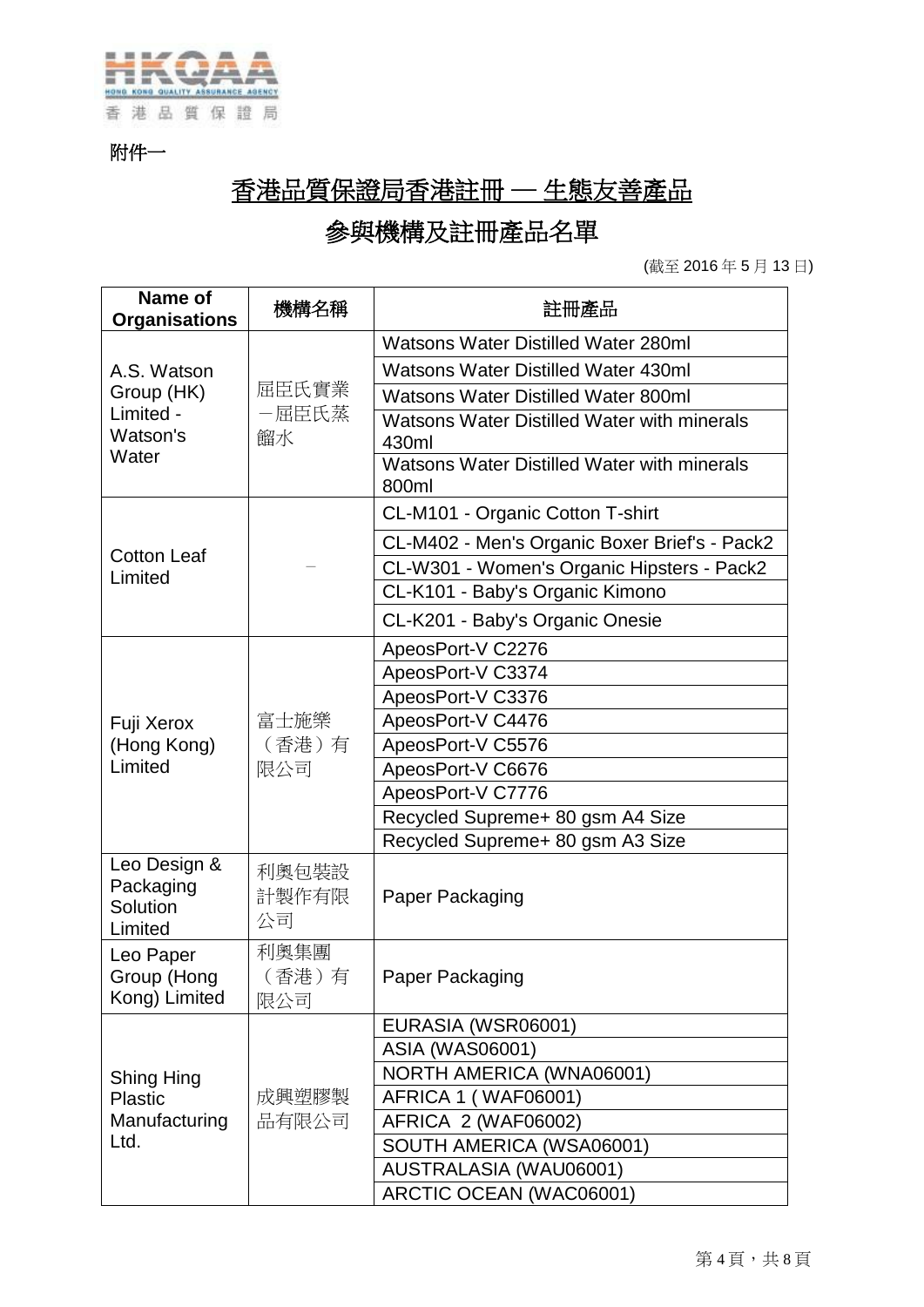

|  | SOUTH POLE (WSP06001)                      |
|--|--------------------------------------------|
|  | <b>INDIAN OCEAN (WIN06001)</b>             |
|  | PACIFIC OCEAN (WPN06001)                   |
|  | ATLANTIC OCEAN (WAN06001)                  |
|  | EUROPE - WILD ANIMALS (WEU06001)           |
|  | EUROPE- FARM ANIMALS 1 (WEU06003)          |
|  | EUROPE- FARM ANIMALS 2 (WEU06004)          |
|  | EUROPE- FARM ANIMALS 3 (WEU06005)          |
|  | <b>ENDANGERED SPECIES - SEA (WES06001)</b> |
|  | <b>ENDANGERED SPECIES - LAND</b>           |
|  | (WES06002)                                 |
|  | MESOZOIC ERA - HERBIVORE (WHD06001)        |
|  | MESOZOIC ERA - CARNIVORE (WCD06001)        |
|  | DINOSAURS (WED06002)                       |
|  | FARM ANIMAL (WEM06002)                     |
|  | WILD ANIMALS (WEF06002)                    |
|  | WILD ANIMALS (WEW06002)                    |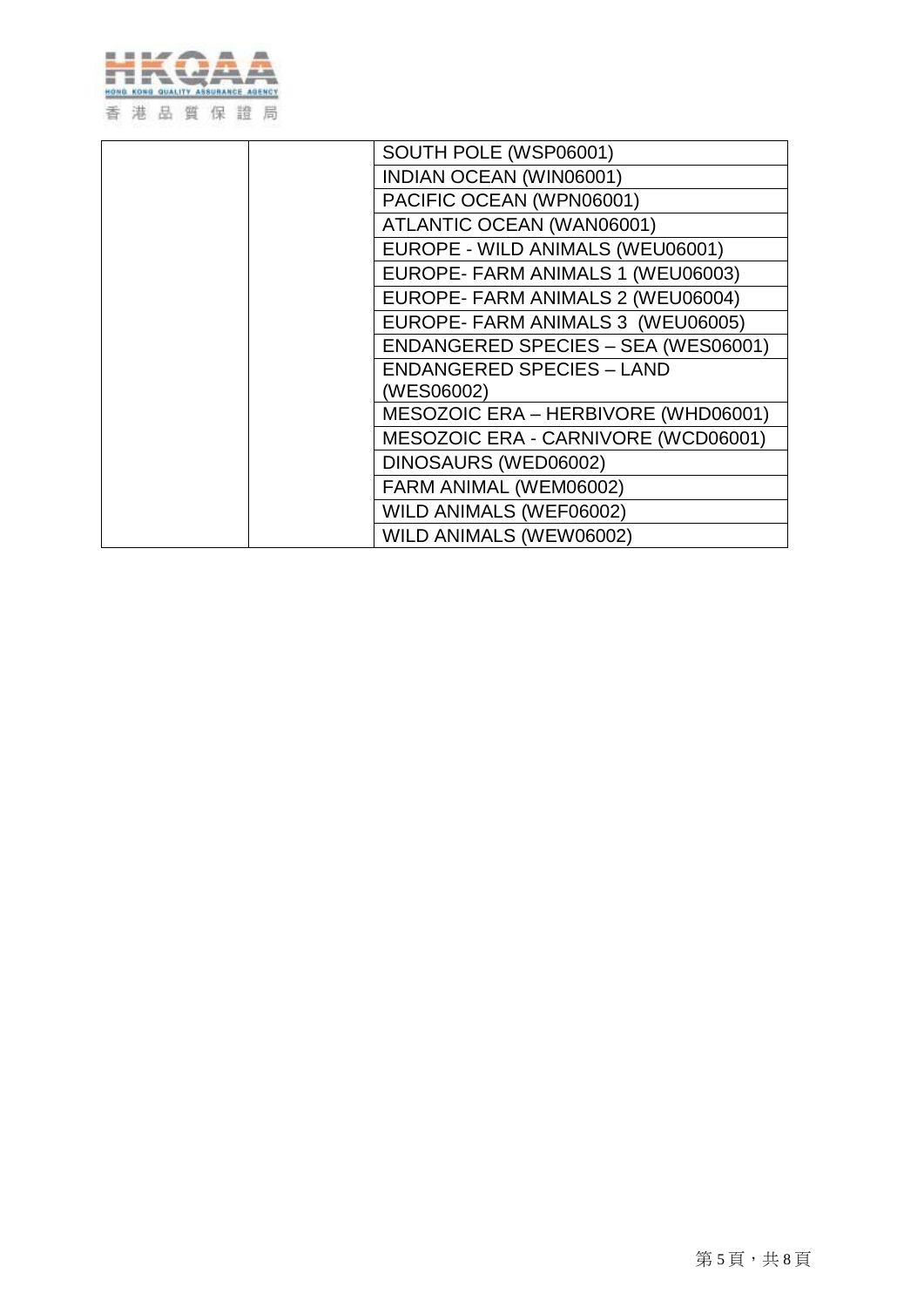

### 附件二

## 香港品質保證局香港註冊 ─ 生態友善服務

## 參與機構及註冊服務名單

(截至 2016 年 5 月 13 日)

| Name of<br><b>Organisations</b>                                    | 機構名稱                  | 註冊服務                                                                            |  |
|--------------------------------------------------------------------|-----------------------|---------------------------------------------------------------------------------|--|
| <b>Baguio</b><br>Cleaning<br><b>Services</b><br>Company<br>Limited | 碧瑤清潔服<br>務有限公司        | Integrated Service: Provision of cleaning<br>services                           |  |
| <b>Baguio</b><br>Landscaping<br><b>Services</b><br>Limited         | 碧瑤園藝工<br>程有限公司        | Integrated Service : Provision of Horticulture &<br><b>Landscaping Services</b> |  |
| <b>Baguio Pest</b><br>Management<br>Limited                        | 碧瑤蟲害管<br>理有限公司        | Integrated Service: Provision of pest<br>management services                    |  |
| <b>Baguio Waste</b><br>Management &<br>Recycling<br>Limited        | 碧瑤廢物處<br>理及回收有<br>限公司 | Integrated Service: Provision of waste<br>management services                   |  |
| Homeniture<br>Limited                                              |                       | Recycle Furniture for resales                                                   |  |
| Vogue Laundry<br>Service Ltd                                       | 雅潔洗衣有<br>限公司          | Provision of laundering and dry cleaning service                                |  |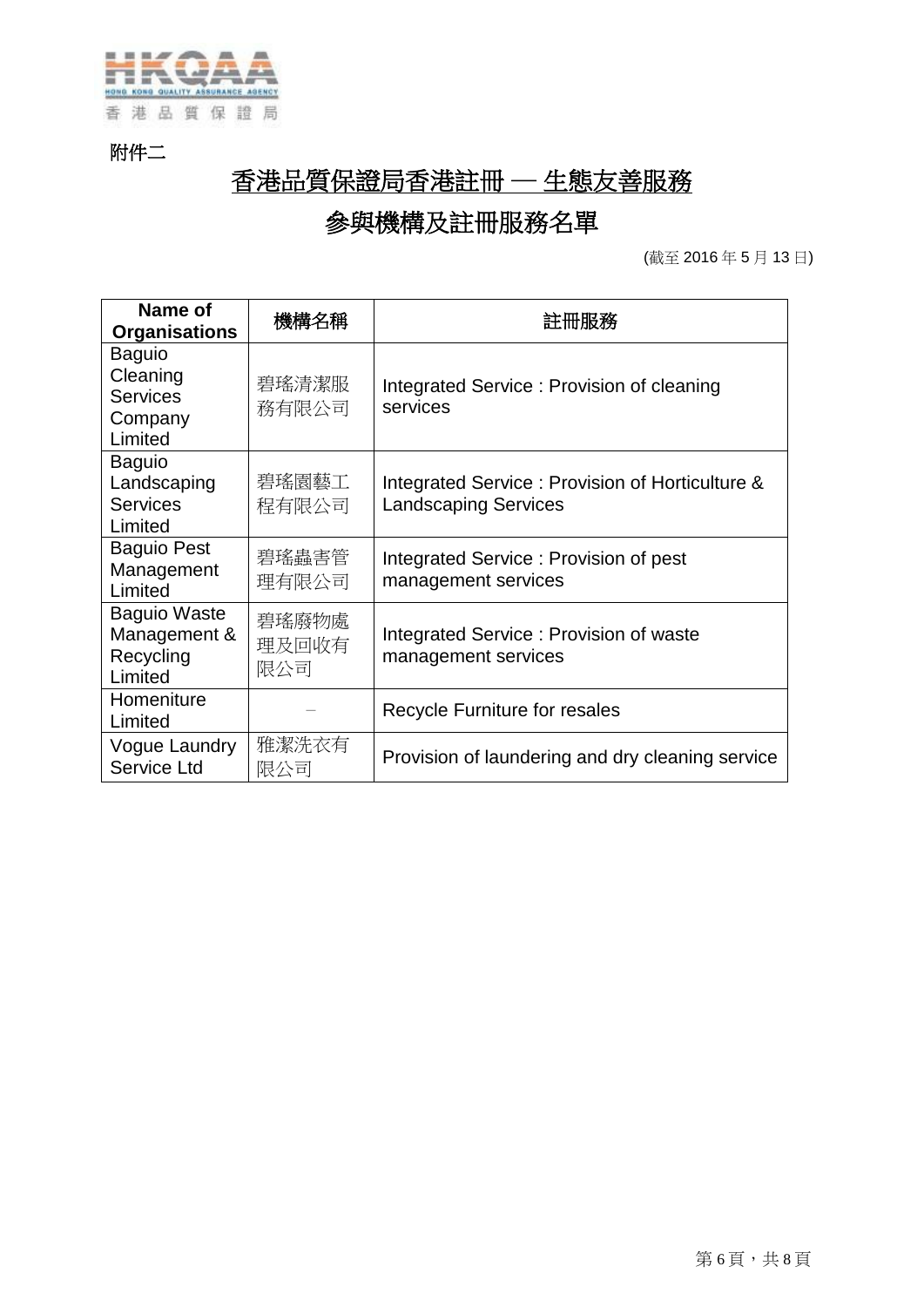

附件三

## 香港品質保證局社會責任指數 參與機構名單

(截至 2016 年 5 月 13 日)

| <b>Name of Organisation</b>                                                                            | 機構名稱                   | 指數類別           |
|--------------------------------------------------------------------------------------------------------|------------------------|----------------|
| <b>Alliance Construction Materials Limited</b>                                                         | 友盟建築材料有限公司             | P              |
| Analogue Group Of Companies                                                                            | 安樂工程集團                 | A              |
| Cafe De Coral Holdings Limited                                                                         | 大家樂集團有限公司              | P              |
| China Everbright International Limited                                                                 | 中國光大國際有限公司             | P              |
| China Overseas Holdings Limited                                                                        | 中國海外集團有限公司             | P              |
| Chun Lee Engineering Company Limited                                                                   | 進利工程有限公司               | A              |
| <b>CLP Holdings Limited</b>                                                                            | 中電控股有限公司               | P              |
| <b>Driltech Ground Engineering Limited</b>                                                             | 鑽達地質工程有限公司             | A              |
| Fuji Xerox (Hong Kong) Limited                                                                         | 富士施樂(香港)有限公司           | P              |
| <b>GP Batteries International Limited</b>                                                              | 超霸電池國際有限公司             | A              |
| Hanison Construction Company Limited                                                                   | 興勝建築有限公司               | A              |
| Hong Kong Trade Development Council                                                                    | 香港貿易發展局                | A              |
| <b>Hop Shing Environmental Recycling</b><br>Limited                                                    | 合成環保回收有限公司             | $\overline{A}$ |
| Housing Department (Development and<br><b>Construction Division)</b>                                   | 房屋署(發展及建築處)            | A              |
| <b>Housing Department (Estate</b><br><b>Management Division)</b>                                       | 房屋署 (屋邨管理處)            | A              |
| Hsin Chong Group Holdings Limited                                                                      | 新昌集團控股有限公司             | A              |
| Jumbo Orient Contracting Limited                                                                       | 東淦工程有限公司               | A              |
| Kai Shing Management Services Limited<br>(International Commerce Centre<br>Management Services Office) | 啟勝管理服務有限公司(環球貿<br>易廣場) | P              |
| Leo Paper Group (Hong Kong) Limited                                                                    | 利奧紙品集團 (香港) 有限公司       | P              |
| <b>Megastrength Security Services</b><br><b>Company Limited</b>                                        | 宏力保安服務有限公司             | A              |
| New World Development Company<br>Limited                                                               | 新世界發展有限公司              | P              |
| Novi Footwear (Far East) Pte Limited                                                                   | 新加坡輝騰鞋業遠東有限公司          | A              |
| <b>NWS Holdings Limited</b>                                                                            | 新創建集團有限公司              | P              |
| Paul Y. Engineering Group Limited                                                                      | 保華建築有限公司               | A              |
| Sa Sa International Holdings Limited                                                                   | 莎莎國際控股有限公司             | P              |
| Shinryo (Hong Kong) Limited                                                                            | 新菱工程香港有限公司             | A              |
| <b>Shinryo Technical Services Limited</b>                                                              | 新菱技術服務有限公司             | A              |
| Shui On Building Contractors Limited                                                                   | 瑞安承建有限公司               | A              |
| Shun Tak Holdings Limited                                                                              | 信德集團有限公司               | P              |